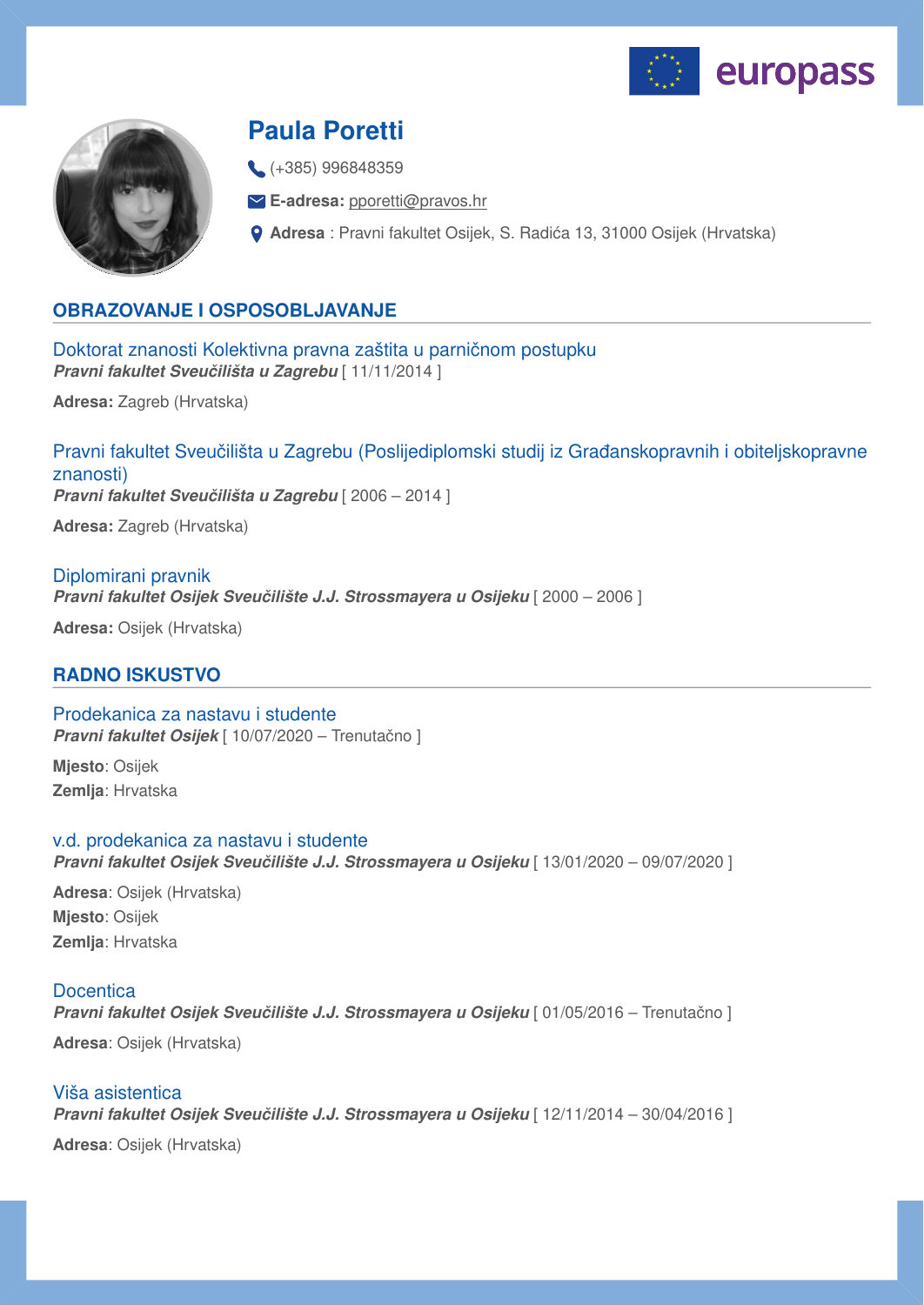**Asistentica** *Pravni fakultet Osijek Sveučilište J.J. Strossmayera u Osijeku* [ 01/10/2007 – 11/10/2014 ]

**Adresa**: Osijek (Hrvatska)

Volonterka (vježbenica) *Općinski sud u Osijeku* [ 01/02/2006 – 30/09/2007 ] **Adresa**: Osijek (Hrvatska)

# **JEZIČNE VJEŠTINE**

Materinski jezik/jezici: **hrvatski**

## **engleski**

**SLUŠANJE:** C2 **ČITANJE:** C2 **PISANJE:** C2 **GOVORNA PRODUKCIJA:** C1 **GOVORNA INTERAKCIJA:** C1

### **njemački**

**SLUŠANJE:** C1 **ČITANJE:** C1 **PISANJE:** B2 **GOVORNA PRODUKCIJA:** B2 **GOVORNA INTERAKCIJA:** B2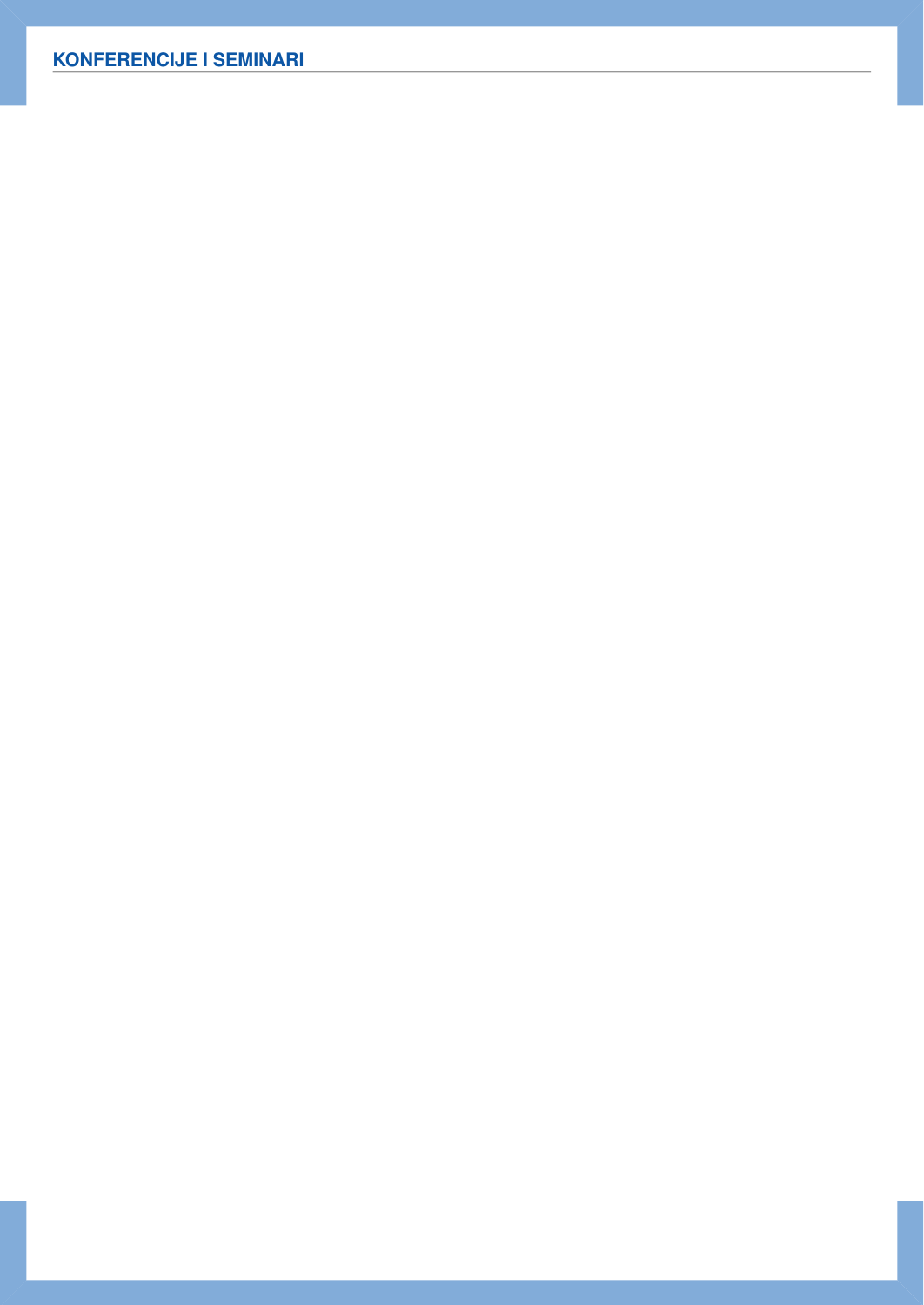#### **Konferencije**

1. **Constitutional Annulment of Arbitral Decisions on Jurisdiction-a Croatian Case**, Public and Private Justice Course in Dubrovnik, May, 2008.

2. **Hrvatski sudovi kao europski sudovi u postupcima razvoda braka,** Conference on property-legal issues of divorce in Osijek, June, 2010.

3. **Multi-party actions and legal aid**, International Conference: «Cross border and EU legal issues: Hungary-Croatia» 16-18.9.2010. Pécs, Hungary.

4. **The procedural aspects of environmental protection in Hungarian and Croatian legal system**, International scientific conference "Law – Regions – Development, Legal implications of local and regional development", Pecs 14-15 June 2013.

5. **Enforcement of judgements in collective redress procedures-the case of Croatia**, Enforcement of courts decisions as a condition for an effective judicial protection, Mykolas Romeris university (Lithuania) Faculty of law Institute of civil justice; 24th -25th October 2013 at Lithuanian Ministry of Justice.

6. **Europski sud za ljudska prava i zaštita najboljeg interesa djeteta**, Round table "Best interest of a child in cross-border situations" Osijek, 4 April 2014.

7. **Dijete u pravosudnom postupku-trebaju li nam obiteljski sudovi?,** Conference on Novelties in Croatian family legislation in Osijek, September 2014.

8. **Od mirenja do medijacije u obiteljskim sporovima- usklađivanje hrvatskog obiteljskog zakonodavstva o mirnom rješavanju obiteljskih sporova s pravom EU** (eng. From Conciliation to Mediation in Family Disputes – Harmonization of Croatian Family Legislation on Peaceful Resolution of Family Disputes with EU Law), XXI. Annual Petar Simonetti Law Conference (Property – Obligations – Procedure), Poreč, 15-17 April 2015.

**9. Kolektivna pravna zaštita prema novom hrvatskom Zakonu o zaštiti potrošača iz 2014. godine otvorena pitanja** (eng. Collective Redress in the new Croatian Consumer Protection Act from 2014-Open Issues), XI. International May Conference "Services and Protection of Service Users", Kragujevac, 7-8 May 2015.

**10. Concentration of jurisdiction-is functionality of judiciary becoming an obstacle to** *access to justice***?,** I nternational Jean Monnet Conference "New Developments in EU Labour, Equality and Human Rights Law", 21 and 22 May 2015, Faculty of Law Osijek, Osijek, 21-22 May 2015.

### 11. **Consumer Collective Redress: Experiences of the South Eastern European countries,**

The 15<sup>th</sup> conference of the International Association of Consumer law ("Virtues and Consumer Law"), Amsterdam 29 June- 1 July 2015.

12. **Privremene mjere u hrvatskom i europskom obiteljskom pravu** (eng. Provisional Measures in Croatian and European Family Law), Current trends in Constitutional and Family Law, Osijek 1-2 October 2015.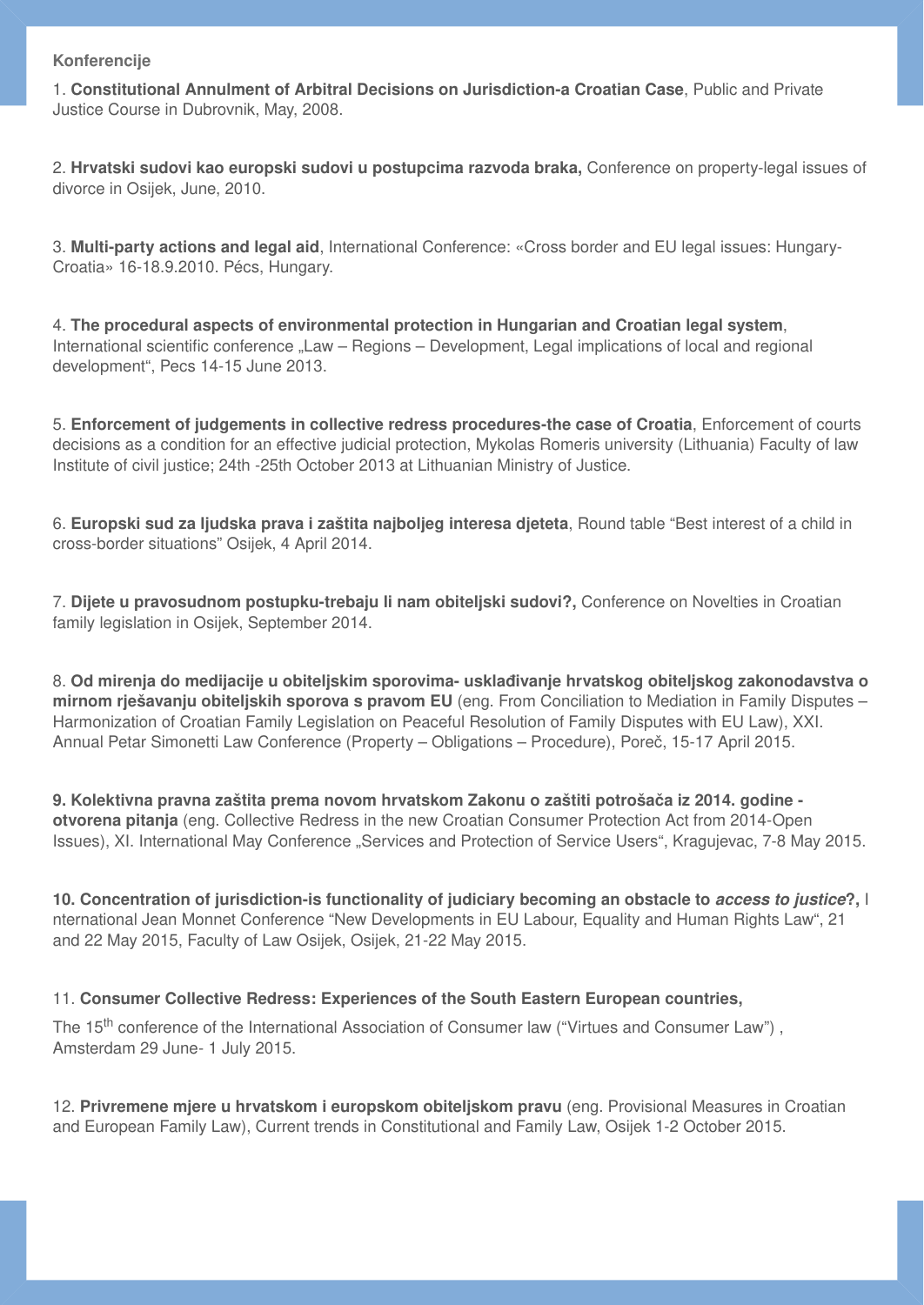13. **Privremene mjere u europskim građanskim parničnim postupcima** (eng. Provisional Measures in European Civil Procedures), Current trends in Civil Procedural Law; National and Comparative Theoretical and Practical Achievements, Split, November 2015.

14. **Efficient Recovery of Family Maintenance and Child Support in Croatia: Problems and Solutions Concerning Enforcement of Maintenance Order**, Recovery of Child Support and Family Maintenance in Asia Pacific and Worldwide: National and Regional Systems and the Hague 2007 Convention and Protocol, Hong Kong, China 9-11 November 2015.

15. **Consumer protection in Croatia with a special emphasis on distance and off-premises contracts,** Uskl ađivanje zakonodavstva sa acquis-em, Sarajevo, 16 December 2015.

16. **Nadležnost, nadležna tijela i postupci prema Uredbi (EU) br. 650/2012 o nasljeđivanju,** XXII. Annual Petar Simonetti Law Conference (Property – Obligations – Procedure), Poreč, 13-15 April 2016.

17. **Kolektivna pravna zaštita u kontekstu Uredbe (EU) br. 1215/2012 o nadležnosti, priznavanju i izvršenju sudskih odluka u građanskim i trgovačkim stvarima**, II. Međunarodno savjetovanje Aktualnosti građanskog procesnog prava-nacionalna i usporedna pravnoteorijska i praktična dostignuća, Split, 21-22 October 2016.

18. **Vulnerable Person Status,** Jean Monnet Conference Status Personae e Diritti Fondamentali, Perugia, 9 March 2017.

19. **Odlučivanje o imovinskim odnosima bračnih drugova u ostavinskim postupcima sukladno Uredbi 2016/1103 o bračnoimovinskom režimu,** XXIII. Annual Petar Simonetti Law Conference (Property – Obligations – Procedure), Poreč, 15-17 March 2017.

20. **Effective judicial protection of EU consumer rights in light of the Directive 93/13,** Jean Monnet Conference Procedural aspects of EU law, Osijek, 6-7 April, 2017.

21. **Consumer redress and enforcement mechanisms – challenges in application of EU consumer law in providing** *access to justice,* 6. Međunarodni znanstveni simpozij Gospodarstvo istočne Hrvatske –Vizija i razvoj, Osijek, 25-26 May 2017.

22. **Reflections on Croatian notaries acting in cross-border enforcement proceedings - in light of the case C-484/15 Zulfikarpašić v Gajer**, XIX Congress The Economic Dimensions of Individual Status, Malta, 3-4 July 2017.

23. **Debt Collection Practices under Croatian Enforcement Act – Is there a way out for over-indebted consumers?,** Responsible Consumer in the Digital Age.International and Nordic Perspectives on Consumer Financial Protection, Copenhagen, 31 May – 1 June 2018.

24. **Right to a trial within the reasonable time – is there a (new) CJEU jurisprudence?,** Individual status of the European process of integration, Bruxelles, 4-6 July 2018.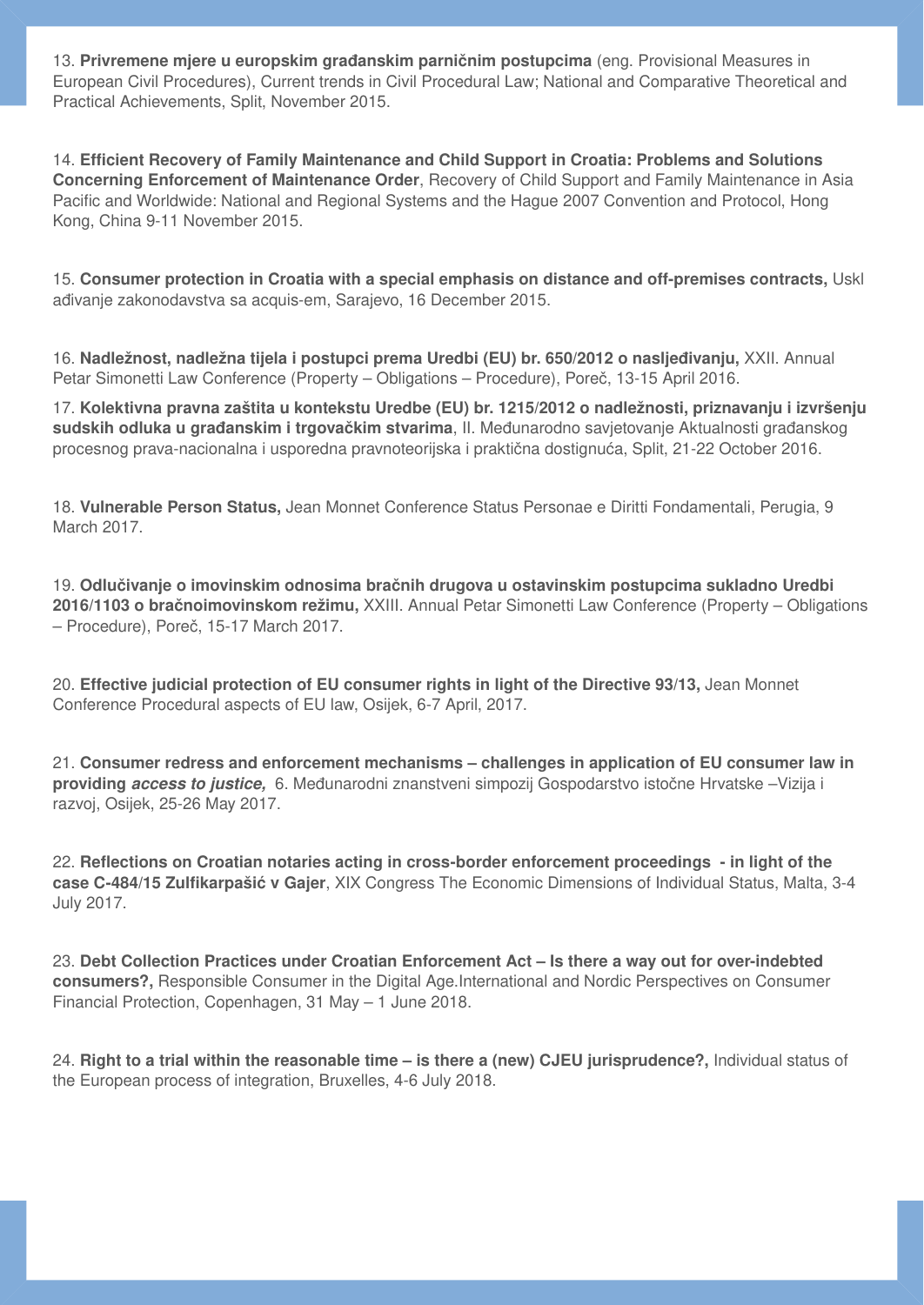25. **Postulati prava EU u građanskom parničnom postupku – očekivanja nasuprot realnosti?,** Znanstveni skup Akademije pravnih znanosti Hrvatske "Hrvatska u Europskoj uniji – 5 godina poslije", Pravni fakultet Sveučilišta u Rijeci, 25-26. listopada 2018.

26. Collective redress in the European Union – Current Issues and Future Outlook, **EU and Member States –** legal and economic issues, Faculty of Law Osijek, 6<sup>th</sup> and 7<sup>th</sup> June 2019.

27. **Experience of the Croatian public notaries with the application of the Succession Regulation,** Personalized Solution in European Family and Succession Law, Faculty of Law University of Ljubljana, 12-13 December 2019.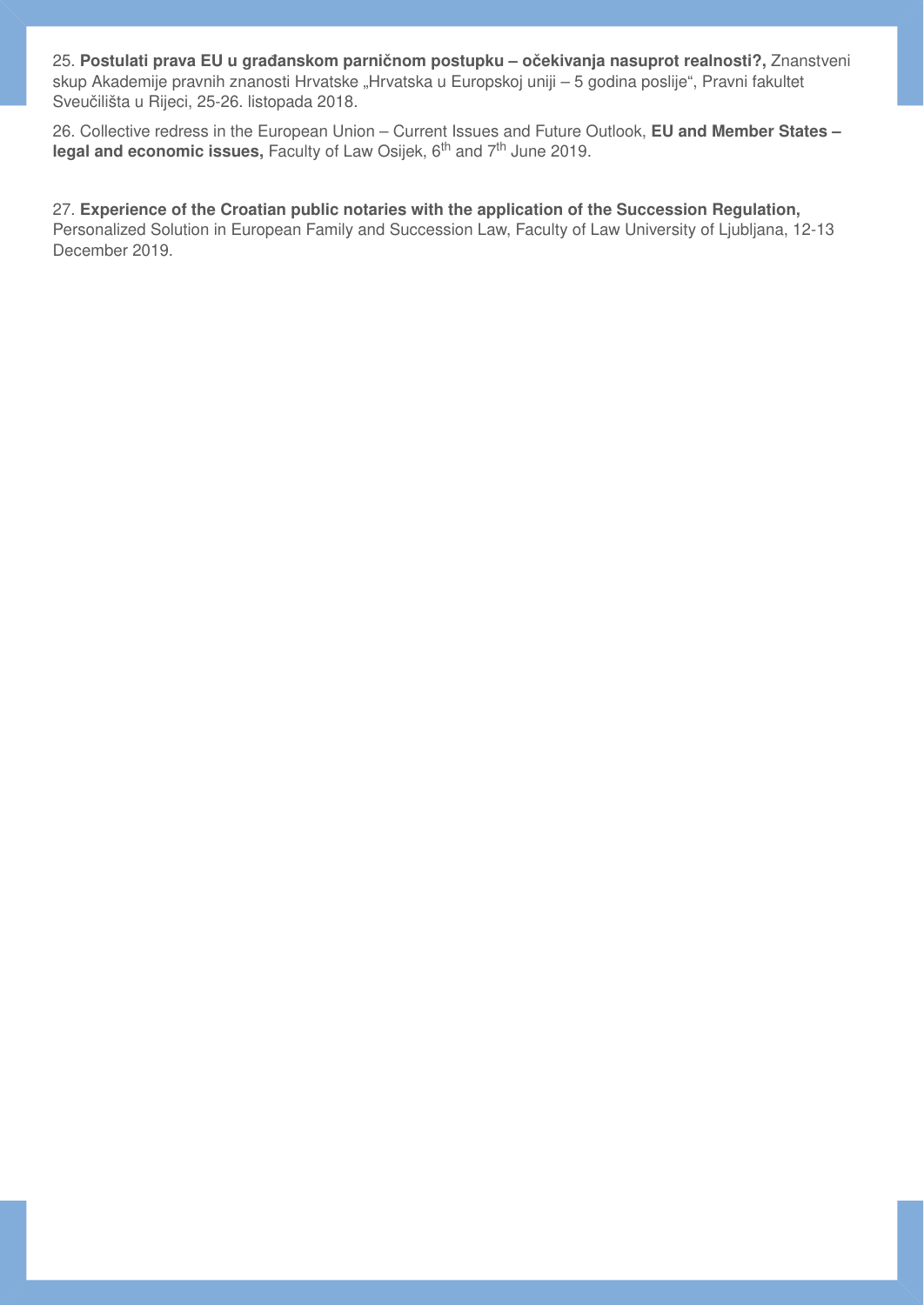## **PROJEKTI**

**Projekti** 

1. Funkcija: stručnjak (Croatia); istraživač. **An implementation report of the GPSD (General Product Safety Directive)**. (DG JUST and consumers. Duration: 2019-2020

2. Funkcija: stručnjak (Croatia); istraživač. **Evaluation of the EU Consumer Programmes 2007-2013 and 2014-2020.** (DG JUST and consumers). Duration: 2017-2018

3. Funkcija: stručnjak (Croatia); istraživač. **Study on the practical application and impact of collective redress mechanisms in Member States in light of the principles set out in the Commission Recommendation of 11 June 2013 on common principles for injunctive and compensatory collective redress.** (DG JUST and consumers). Trajanje: 2017

4. Funkcija: stručnjak (Croatia); istraživač. **Study to support the fitness check of EU consumer law.** (DG JUST units E2, E4). Trajanje: 2016-2017

5. Funkcija: voditelji i glavni istraživač. Trajanje: 2015-2016. **Društveni značaj zaštite potrošača.** IZIP-2014. Josip Juraj Strossmayer Sveučilište u Osijeku.

6. Funkcija: predavač; Trajanje: 1.9.2014-31.8.2017; **Jean Monnet Chair in EU Procedural Law.** reg. no. 553095-EPP-1-2014-1-HR-EPPJMO-CHAIR.

7. Funkcija: istraživač. **Case study 2: Fictional bid for an evaluation of Regulation No. 805/2004 of 21st April creating a European Enforcement Order for uncontested claims** (Delloite for DG-JUST). Duration: 2015-2016

8. Funkcija: istraživač. Curricula Developer. Project data: duration: 1.2.2013. – 31.1.2014.; title: **DUNICOP "Deep ening University Cooperation Osijek-Pécs**" Project is supported by EU through IPA Cross border cooperation Hungary – Croatia 2007 – 2013. Registration number of the project: HUHR/1101/2.2.1/0005.

9. Funkcija: istraživač, Curricula Developer. Project data: duration: 9.2011. – 31.08.2012.; title: **SUNICOP "Strengthening University cooperation Osijek-Pécs"** Project is supported by EU through IPA Cross border cooperation Hungary – Croatia 2007 – 2013. Registration number of the project: HUHR/1001/2.2.1.

10. Funkcija: studentski koordinator, istraživač. Project data: duration: 5.02.2010.-14.02.2011.; title: **EUNICOP "Establishing University cooperation Osijek-Pésc"**, Project is supported by EU through IPA Cross border cooperation Hungary – Croatia 2007 – 2013. Registration number of the project: HUHR/0901/2.2.1/0013.

## **ORGANIZACIJSKE VJEŠTINE**

**Organizacijske vještine** 

Dobre vještine upravljanja i izražen smisao za organizaciju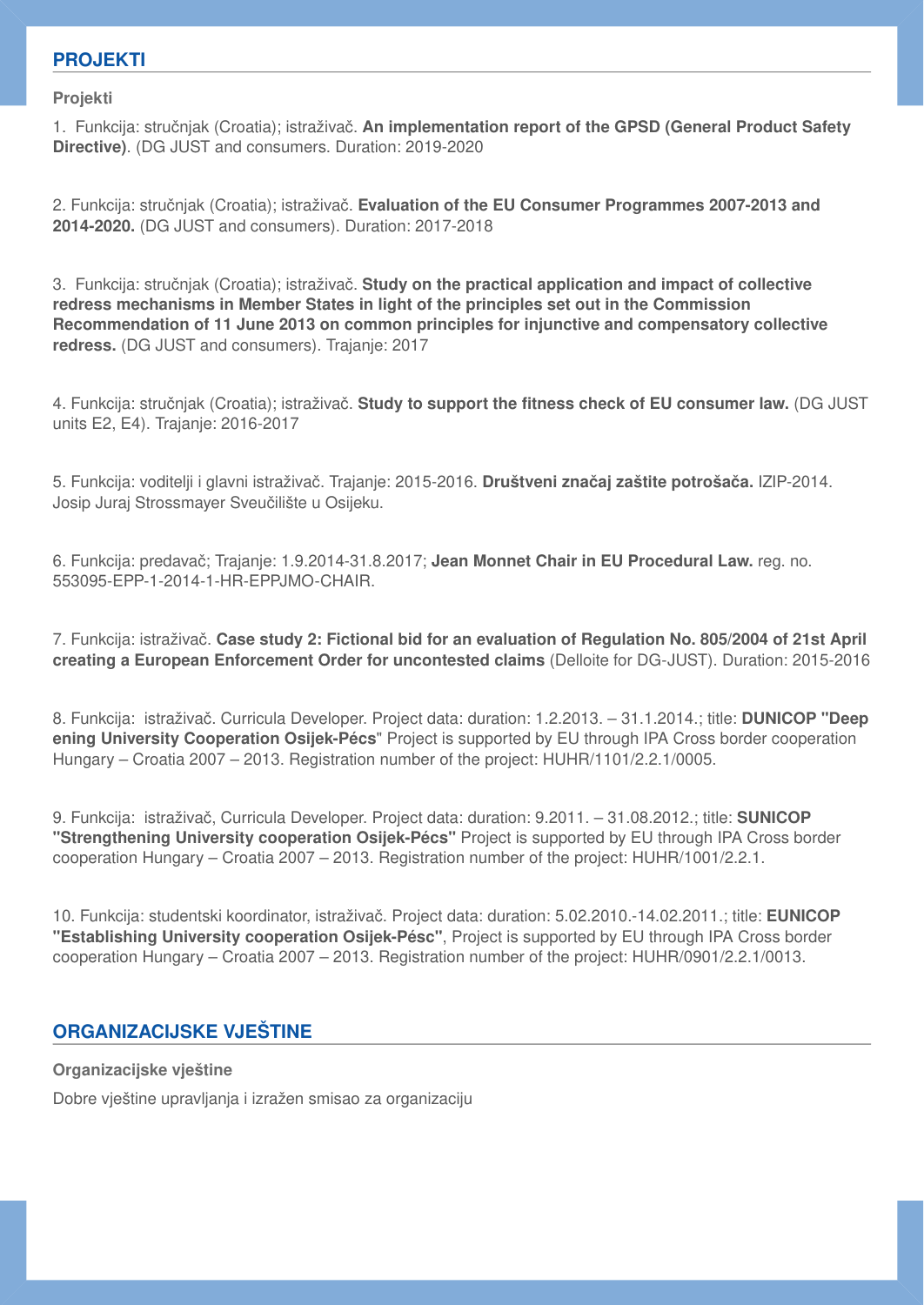## **KOMUNIKACIJSKE I MEĐULJUDSKE VJEŠTINE**

**Komunikacijske i međuljudske vještine** 

Dobre komunikacijske vještine, sposobnost rada u timu i prilagodbe multikulturalnom okruženju

# **ORGANIZACIJSKE SPOSOBNOSTI I VJEŠTINE**

## **Organizacijske sposobnosti i vještine**

Organizacijski odbor: Međunarodna konferencija Jean Monnet Katedra za procesno pravo EU, 15-16. travanj, 2017.

Organizator: okrugli stol/ "Availability of legal protection to consumers in national and cross-border-theoretical and practical aspects", travanj 2016.

Koordinator SELLS ljetna škola 2015, Split Hrvatska 7-12.09.2015.

Trener tima Pravnog fakulteta Osijek na "Foreign Direct Investment International Arbitration Moot", King's College London, 29.10- 01.11. 2015.

Trener tima Pravnog fakulteta Osijek na Children's Rights Moot Court", Leiden, Nizozemska, 18.-20.11.2014.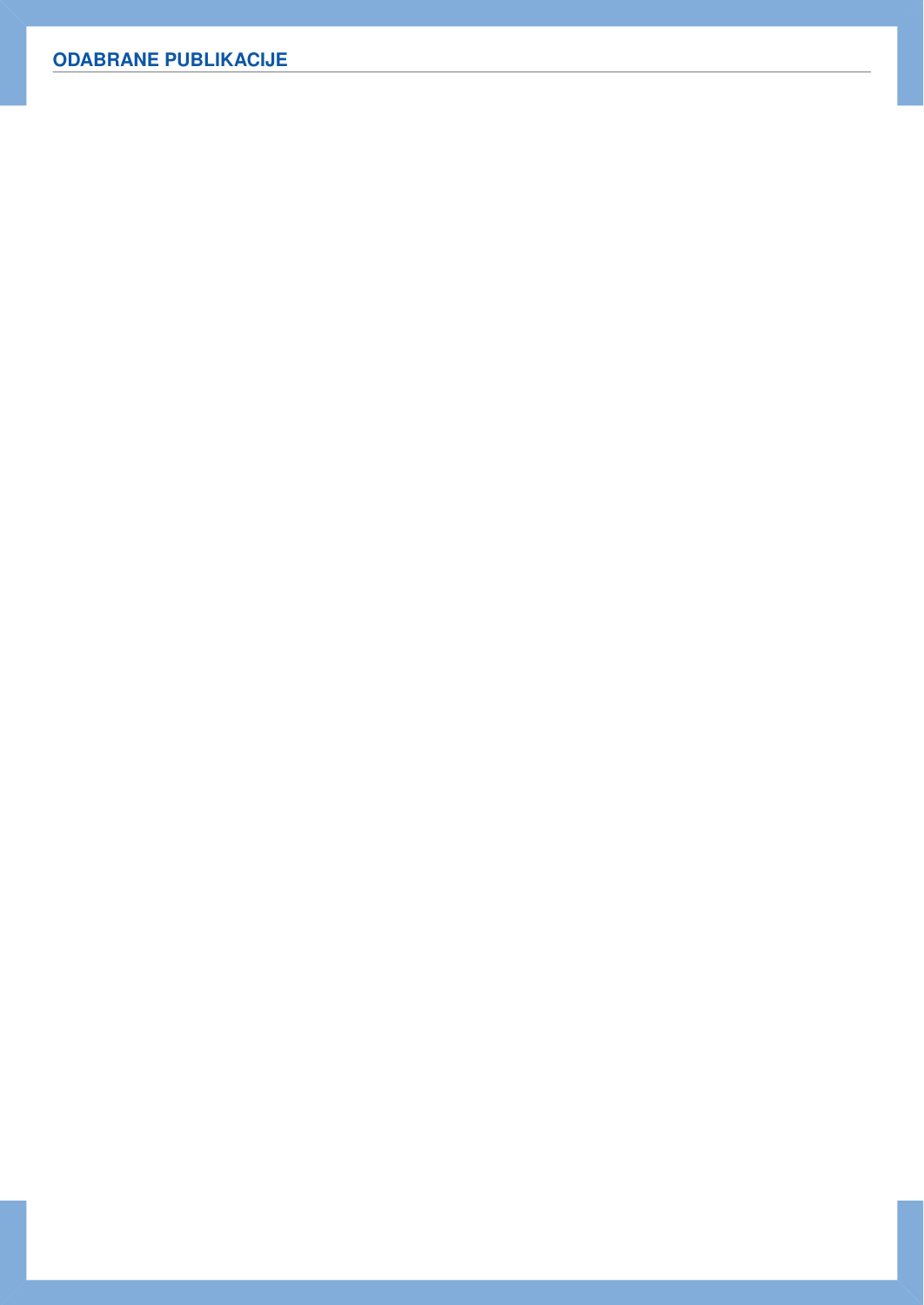#### **Odabrane publikacije**

1. Petrašević, Tunjica; Poretti, Paula, **Zaštita potrošača u Republici Hrvatskoj s posebnim osvrtom na ugovore sklopljene izvan poslovnih prostorija ponuditelja i ugovore na daljinu** (eng**.** *Consumer Protection in Croatia with a Special Emphasis on Distance and Off-Premises Contracts),* Društveni ogledi, 3(2016)1, 9-54.

2. Poretti, Paula, **Consumer Protection in Enforcement Proceedings in Light of the Recent CJEU Case Law***,* in: SEE I EU Cluster of Excellence in European and International Law (ed.), South Eastern Europe and the European Union-Legal Aspects, Verlag Alma Mater, Saarbrücken, 2015, 171-185.

3. Kirally, Lilla, Stojčević, Paula**, Multi-party Actions and the Legal Aid** (original in English)/ [Višestrana](http://bib.irb.hr/prikazi-rad?&rad=664686)čke tužbe [i pravna pomo](http://bib.irb.hr/prikazi-rad?&rad=664686)ć (Croatian), Cross-border and EU legal issues: Hungary - Croatia / Timea Drinoczi, Tamara Takacs (eds.) (ur.). Osijek-Pecs : Faculty of Law, Josip Juraj Strossmayer University; Pecs: Faculty of Law, University of Pecs, 2011.

4. Poretti, Paula, **Council Regulation (EC) No 1206/2001 of 28 May 2001 in the taking of evidence in civil and commercial matters as a quarantee of the right to effective judicial protection (original in English), in:** Primorac, Željka; Bussoli, Candida; Recker, Nicholas (eds.),The Legal Challenges of Modern World; Book of Proceedings, Split, 2016, 219-226. (indexed in WOS)

5. Poretti, Paula, **Kolektivna pravna zaštita prema novom hrvatskom Zakonu o zaštiti potrošača iz 2014. godine - otvorena pitanja** (eng. Collective Redress in the new Croatian Consumer Protection Act from 2014 - Open Issues) //Usluge i zaštita korisnika/ Mićović, Miodrag (ed.). Kragujevac, 2015, p. 1001-1028.

6. Poretti, Paula, **Pravo EU u građanskom procesnom pravu** (eng. EU law in Civil Procedure), u: Petrašević, Tunjica; Vuletić, Igor (ed.), Procesno-pravni aspekti prava EU, Pravni fakultet Osijek, Osijek, 2016, 91-124.

7. Poretti, Paula, **Privremene mjere u europskim građanskim parničnim postupcima** (eng. Provisional measures in European Civil Procedures) Aktualnosti građanskog procesnog prava – nacionalna i usporedna pravnoteorijska i praktična dostignuća / Rijavec, Vesna et al. (ed.). Split, 2015, p. 301-330.

8. Poretti, Paula, **Abolition of exequatur in Brussels Ia Regulation-new challenges for the national judge (Croatia**)(original in English)*,* LeXonomica, 8(2016)1, p. 13-28.

9. Poretti, Paula, **Consumer redress and enforcement mechanisms – challenges in application of EU consumer law in providing** *access to justice* (original in English), in: Mašek Tonković, Anka (ed.), 6. Međunarodni znanstveni simpozij Gospodarstvo istočne Hrvatske –Vizija i razvoj (Book of Proceedings), Osijek, Sveučilište J.J. Strossmayer u Osijeku; Ekonomski fakultet Osijek, 2017, 515-526. (indexed in WOS)

10. Poretti, Paula, **Sudska zaštita prava potrošača –(naj)bolji put?** (eng. Judicial protection of consumer rights – the (most) appropriate way?) Zbornik Pravnog fakulteta Sveučilišta u Rijeci, 39(2018)1, p. 535-574.

11. Petrašević, Tunjica, Poretti, Paula, **Pravo na suđenje u razumnom roku – postoji li (nova) praksa Suda Europske unije?**, Journal of Legal and Social Studies in South East Europe (Harmonius),VII(2018.), p. 187-201.

12. Poretti, Paula, **Vulnerable person**, in: Bartollini, A., Cippitani, R., Colcelli, V. (eds.), Dictionary of Statuses within EU Law, Springer, 2019., p. (original in English) p. 621-628.

13. Poretti, Paula, **Debt Collection Practices under Croatian enforcement law – Is there a way out for overindebted consumers**,**European Consumer and Market Law (EuCML),** Springer/ Kluwer, 6(2018), p. 233-241.

14. Poretti, Paula, **Collective redress in the European Union – Current Issues and Future Outlook ,** in: Duić, D., Petrašević, T. (ed), EU and Member States – Legal and Economic Issues, EU and Comparative Law Issues and Challenges Series (ECLIC), J.J. Strossmayer University of Osijek; Faculty od Law Osijek, 2019, p. 339-363.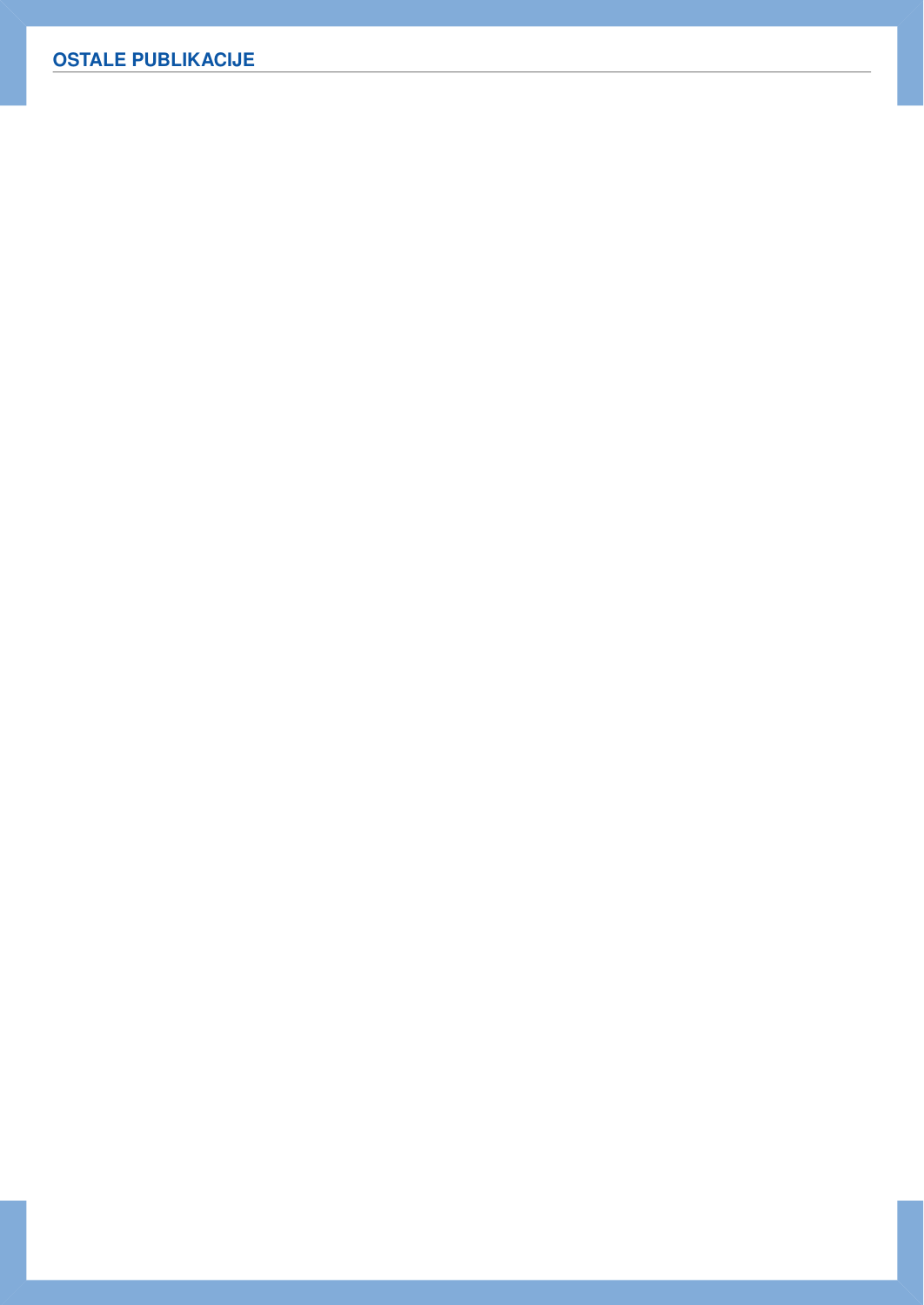#### **Ostale publikacije**

1. Uzelac, Petrašević, Poretti, **Razvod braka u praksi europskih sudova: postupovni aspekti odlučivanja o imovinskim i statusnim posljedicama prestanka braka u odlukama sudova u Strasbourgu i Luxembourgu**  (eng. Divorce in Case Law of European Courts-Procedural Aspects of Decisions on Proprietary and Status Consequences of Dissolution of Marriage in the Decisions of Courts in Strasbourg and Luxembourg), a chapter in book Proprietary and legal issues of divorce. Croatian, European and International Context, J.J. Strossmayer University in Osijek, Faculty of Law Osijek, Osijek, 2011. pp.287-310.

2. Uzelac et al.**, [Aktualni trendovi mirnog rješavanja sporova u Hrvatskoj: dosezi i ograni](http://bib.irb.hr/prikazi-rad?&rad=501843)čenja.** (eng. Present Trends in Mediation for Dispute Settlement in Croatia: Achievements and Limitations). Collected papers of the Faculty of Law University of Zagreb. 60 (2010), 3; 1265**-**1308.

3.Poretti, Paula, **The Procedural Aspects of Environmental Protection in the Hungarian and Croatian Legal System** (original in English)/ Procesnopravni aspekti zaštite okoliša u hrvatskom i mađarskom pravnom sustavu (Croatian), Law-Regions-Development: Hungary-Croatia/ Timea Drinoczi-Mirela Župan (eds.) Osijek-Pecs: Faculty of Law, Josip Juraj Strossmayer University; Pecs: Faculty of Law, University of Pecs, 2013.

4. Poretti, Paula**, Dijete u pravosudnom postupku-trebaju li nam obiteljski sudovi?** (eng. A child in court proceedings-do we need family courts?) (submitted for publication)

5. Poretti, Paula, **Antidiskriminacijsko zakonodavstvo i sudska praksa u RH – individualna i kolektivna antidiskriminacijska tužba kao (ne)djelotvorna sredstva za ostvarenje pravne zaštite**, Zbornik Pravnog fakulteta Sveučilišta u Rijeci, 36(2015), 2, str. 907-944.

6. Poretti, Paula, **Od mirenja do medijacije u obiteljskim sporovima- usklađivanje hrvatskog obiteljskog zakonodavstva o mirnom rješavanju obiteljskih sporova s pravom EU** (eng. From Conciliation to Mediation in Family Disputes – Harmonization of Croatian Family Legislation on Peaceful Resolution of Family Disputes with EU Law**)** (Collected papers of the Faculty of Law University of Rijeka, 36 (2015)1., p. 341-377.)

7. Poretti, Paula, **The Third Optional Protocol - the Collective Protection of Children's Rights**, u: Milas Klarić, Ivana; Radmilo, Ester (ur.), *Protecting the best interest of the child- The Proceedings of the Annual Conference and the Thematic Meeting of the Children's Rights Ombudspersons' Network in South and Eastern Europe,* Ombu dsman for Children of the Republic of Croatia, Zagreb, 2015., str. 79-91.

8. Poretti, Paula, **Nadležnost, nadležna tijela i postupci prema Uredbi (EU) br. 650/2012 o nasljeđivanju,** Zbornik Pravnog fakulteta Sveučilišta u Rijeci 37 (2016), 1, 561-587.

9. Župan, Mirela; Poretti, Paula **Concentration of jurisdiction in cross-border family matters – child abduction at focus**, in: Vinković, Mario, (ed.), New developments in EU labour, equality and human rights law, Pravni fakultet Osijek, Osijek, 2015, 341-357.

10. Poretti, Paula, **Odlučivanje o imovinskim odnosima bračnih drugova u ostavinskim postupcima sukladno Uredbi 2016/1103 o bračnoimovinskom režimu,** Zbornik Pravnog fakulteta Sveučilišta u Rijeci, 38(2017), 1, 449-474.

11. Poretti, Paula, **Postulati prava Europske unije u građanskome parničnom postupku – očekivanja nasuprot realnosti,** Godišnjak Akademije pravnih znanosti Hrvatske, Vol. X No. 1, 2019., p. 321-352

12. Petrašević, Tunjica; Poretti, Paula, **The liability of the EU in damage for delays of EU courts with the special reference on antitrust cases**, in: Bartolini, A., Colcelli, V., Zammit, D., Individual Legal Status. A tool for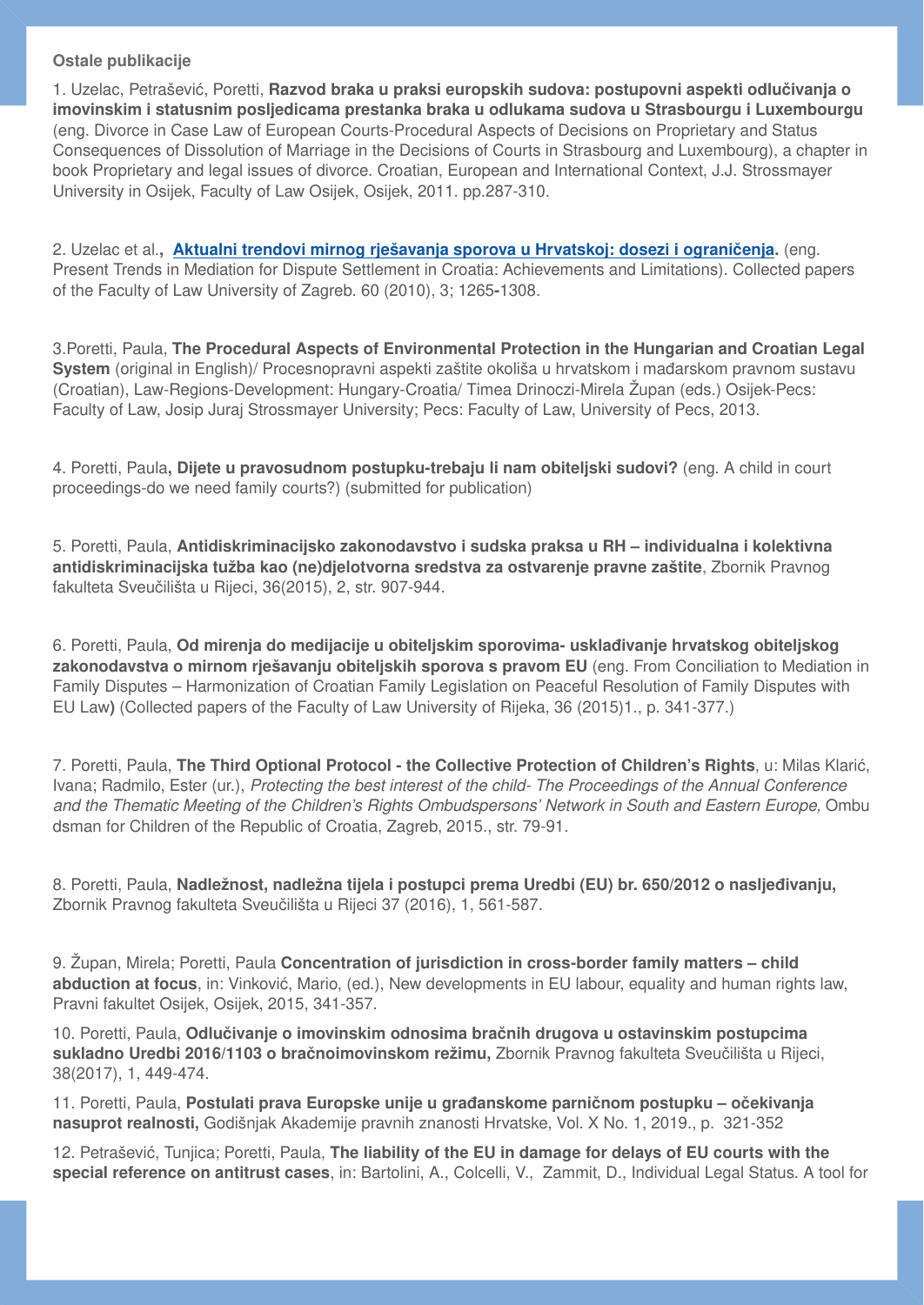developing EU law, Proceedings of the Conference on European Dimensions of ndividual Status, Malta, 2017, p. 86-96.

13. Župan, Mirela; Poretti, Paula, **Concentration of jurisdiction-is functionality of judiciary becoming an obstacle to** *access to justice***?** in: Duić, D., Petrašević, T. (ed), EU and Member States – Legal and Economic Issues, EU and Comparative Law Issues and Challenges Series (ECLIC), J.J. Strossmayer University of Osijek; Faculty od Law Osijek, 2019, p. 297-324.

## **OSTALI PROJEKTI**

#### **Ostali projekti**

11. Funkcija: predavač; Project data: duration: 1.9.2016-31.8.2019; title: Jean **Monnet Chair on Cross border movement of a child in EU**, reg. no. 575451-EPP-1-2016-1-HR-EPPJMO-CHAIR.

12. Funkcija: istraživač; *Planning the future of cross-border families: a path through coordination* **- "EUFam's"** – JUST/2014ACTION GRANTS. Duration: 2016-2018

13. Funkcija: istraživač *Facilitating cross-border family life: towards a common European understanding-* **"EUFam's II"** */* reg. no 800780, lead: Ruprecht-Karls-Universitaet Heidelberg.

14. Funkcija: istraživač **TRANSFORMATION – New code of practice in management of NATURA 2000 and protected areas within the framework of IPA 2012 Building Local Partnerships for Open Governance and Fight against Corruption in Responsible Management of Natural Resources**